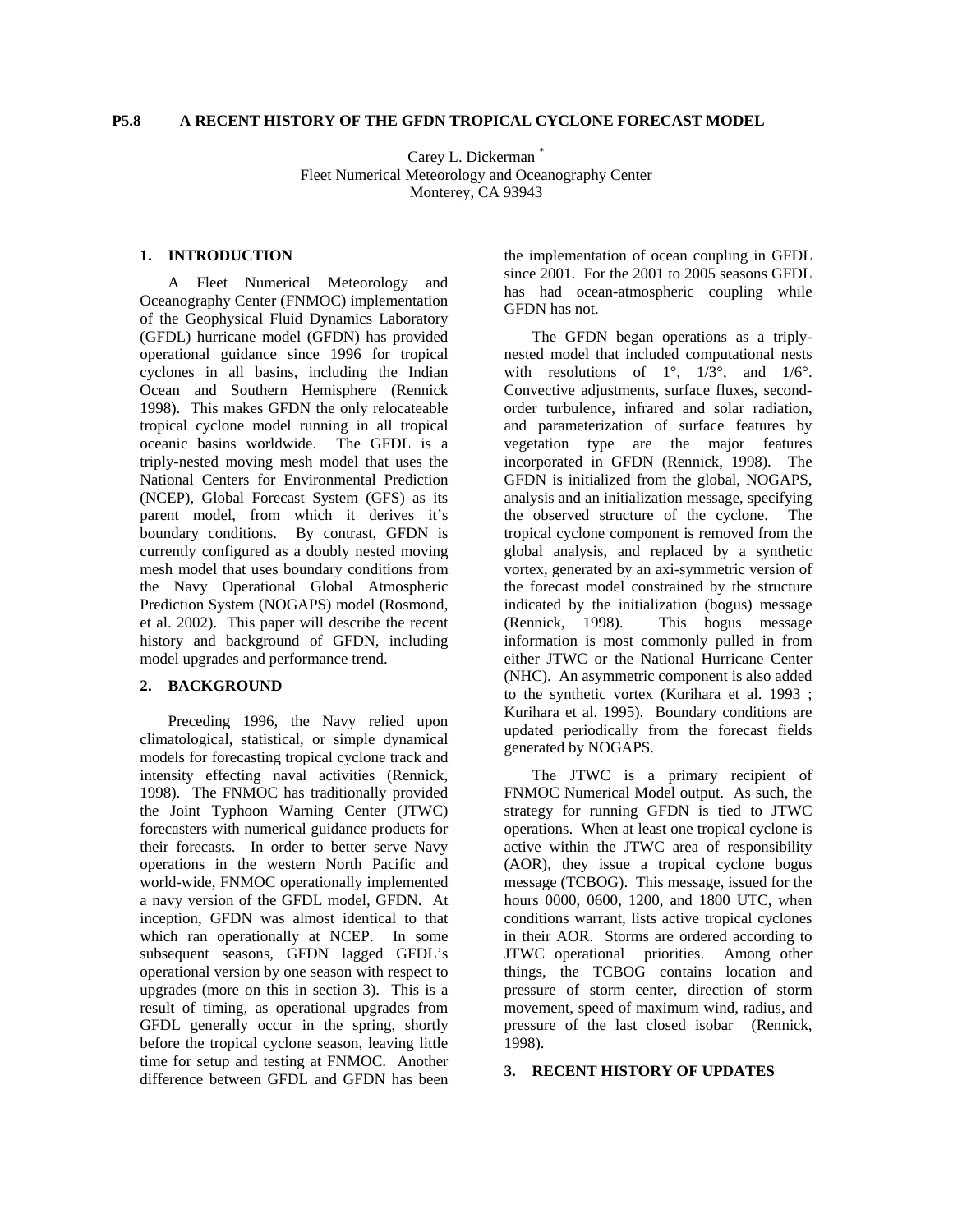### **3.1 2005 UPDATES**

Among the updates to GFDN for 2005 is a new mass initialization, whereby mass initialization is removed from the tropical cyclone model and run from the mass field of the global model. Testing with GFDL has shown this to reduce forecast track errors. There is also change to moist physics, whereby evaporation of falling precipitation is considered in the large-scale package. Finally, the first major axi-symmetric upgrade effective in GFDL for the 2004 tropical cyclone season, was adopted in GFDN for the 2005 season (Bender et al. 2005). This upgrade would simulate a more realistic representation of the vortex spin-up.

Specific to FNMOC, a new storm sorting routine was added to GFDN in mid-season (August 2005). This routine allows more flexibility in prioritization of basins and in the number of storms that may be run. The storm sorter prioritization is unlikely to be modified, except in rare situations where computational resources are stretched.

Starting November 2005, GFDN start times were delayed by approximately 15 minutes to allow the NOGAPS preliminary runs to complete their 120-hr cycle. The reason for this change was to prevent a possible discontinuity in the NOGAPS forecast boundary conditions between the last preliminary forecast time and the next available operational forecast time from potentially degrading the GFDN forecast. Previously, the NOGAPS preliminary runs ended at 72 hours, after which GFDN would use the previous real or off-time NOGAPS forecasts, to the extent available, for boundary conditions. There is no evidence that the 6-hour old NOGAPS forecasts used for boundary conditions following the 72 hours of NOGAPS preliminary boundary conditions degraded GFDN forecasts.

#### **3.2 2004 UPDATES**

In July 2004, the GFDN forecast cycle was extended to 126 hours from 84 hours. A month later, starting August 2004, GFDN was run four times per day, up from the two cycles per day dating back to GFDN's inception in 1996. Previous to August 2004, GFDN would run off of the NOGAPS 0600 and 1800 UTC preliminary off-time and previous real-time forecast cycles.

# **3.3 2003 UPDATES**

Updates for the 2003 tropical cyclone season included a new convective parameterization scheme, whereby a simplified version of the Arakawa-Schubert scheme and a non-local diffusion scheme replace the cumulus parameterization and Mellor-Yamada boundarylayer formulation. In short, this change allows vertical mixing into the boundary-layer controlling the amount of downdraft allowed into the boundary-layer and the amount of cumulus momentum mixing. In addition, a new mass initialization was developed (Bender, et al., 2003).

#### **3.4 2002 UPDATES**

Changes made operational for GFDL for the 2002 season, except those pertaining to atmosphere-ocean coupling, were implemented into operations for GFDN in the 2002 tropical cyclone season. Updates included a change back to 2 nests from the previous triple nest arrangement. This involved a doubling of the resolution of nest 1 and an expansion of nest 2, the region of finest  $(1/6^{\circ})$  resolution. This nesting change is maintained through 2005 for GFDN.

#### **3.5 2001 UPDATES**

 As discussed in Section 2, GFDL diverged from GFDN for the 2001 season with the introduction of the atmosphere-ocean coupling.

Other changes included an equation for the prediction of turbulent kinetic energy being added to the diffusion parameterization. Tests indicated that this results in a substantially more accurate vertical profile of wind speed in the boundary layer and a much-improved vertical profile of wind speed in the boundary-layer for a more representative pressure-wind relationship. Changes were also incorporated into the initialization of the model's specified vortex (Kurihara, et al. 1993), which has led to an initial storm intensity that more closely matches the observed value. The vertical diffusion parameter was upgraded to a level 2.5 Mellor-Yamada turbulent closure scheme. Near the region of maximum winds this scheme enhances the transfer of momentum from above, leading to a more vertically mixed hurricane boundary-layer with higher surface winds. Together, these changes lead to a much improved pressure-wind relationship and improved wind forecasts (Bender, et al., 2001).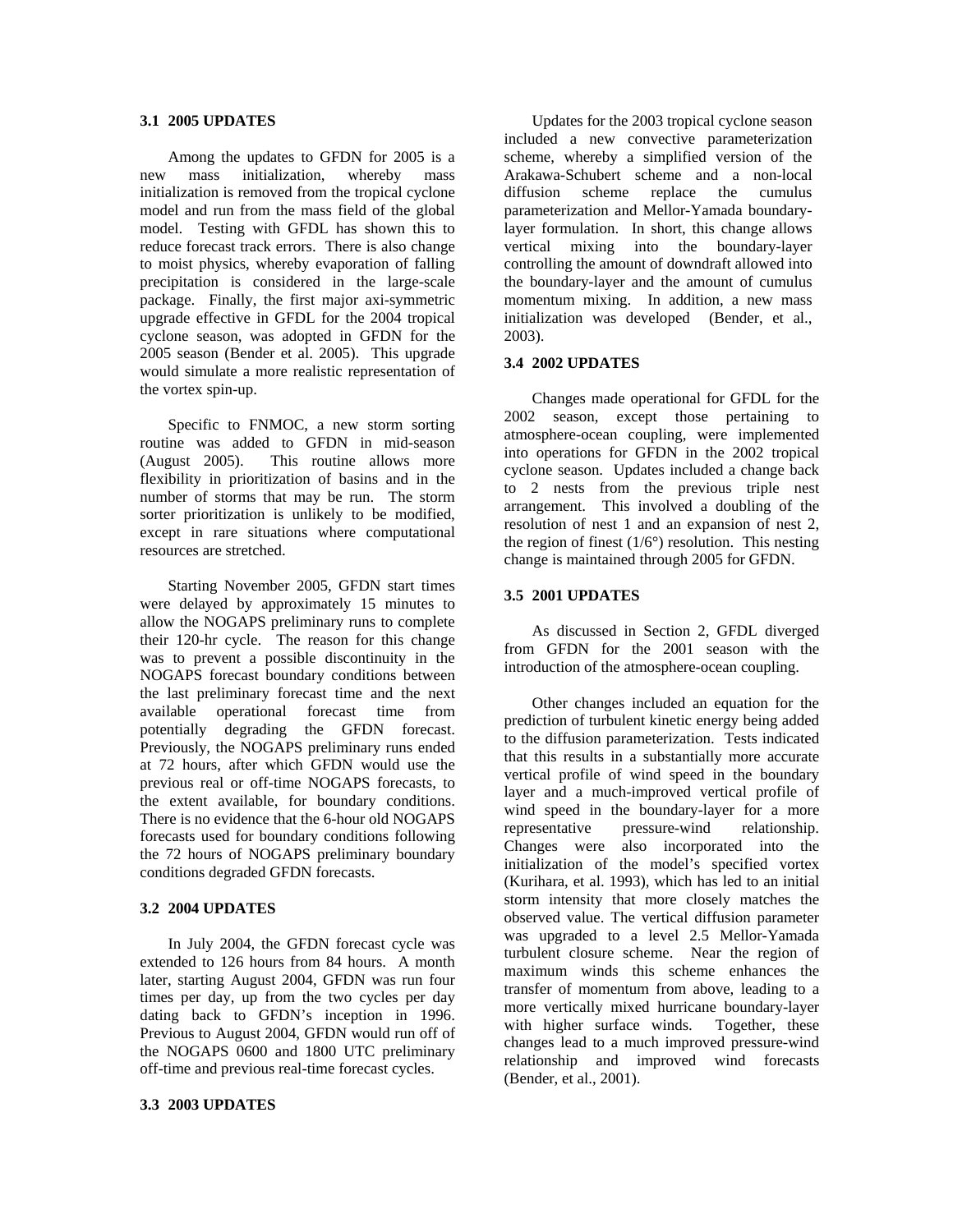## **4. RECENT PERFORMANCE TREND**

The following paragraphs summarize the performance trend of GFDN in the North Atlantic, Eastern North Pacific, and Western North Pacific since 2001. In Figures 1,2, and 3, the histogram bars correspond to the model error in nautical miles (nm), for each year, for the respective basin. Model error (ME) represents the great circle distance between the model forecast position and the actual best-track position. All verifiable forecasts are included in the statistical analysis, regardless of the initial or verifying strength of the tropical cyclone. The left y-axis is the scale for ME. The right y-axis shows the percent skill (%) against climatology and persistence (CLIPER), which represents the models performance compared to climatology. The larger the negative number, the higher the skill. To illustrate this in the following equation CLIPER error is defined as (CE).

#### **Skill = [(ME – CE) / (CE) ] \* 100%**

 As can be seen in Figure 1, 2005 was the first season with a complete dataset of forecasts through 120 hours. The partial set of 120-hour forecasts for 2004 was omitted from this comparison, since only half the tropical cyclone season's 120-hour forecasts are available. Based on the short-term performance history presented in Figure 1, it is difficult to conclude that there is any performance trend. This is especially true since the year-to-year variability of tropical cyclones and the skill required to forecast them varies dramatically. That said, the general slope of track error in the North Atlantic at 24, 48, and 72 hours (Figure 1) is towards reduced errors over the 5-year sample.

The eastern North Pacific (Figure 2) graphic has historically been a region where tropical cyclone forecasts have shown generally less skill than the other two regions. And that is well reflected in the annual spread for the 24 to 72 hour forecast times of both the model track errors and skill. The 2003 season has an anomalous model skill trendline. This is likely due to a combination of factors including a smaller sample of verifiable GFDN forecasts and a few tropical cyclones that were particularly difficult to forecast. Most encouraging is the fact that the last three seasons of model error are markedly better than the first two seasons. Further, the skill scores of 2004 and 2005 are much better than the previous seasons, with model skill relative to CLIPER increasing with increasing forecast time. Results from only five seasons must be interpreted with caution, especially considering the great season-to-season volatility in number of tropical cyclones and skill required to forecast those cyclones.

The performance trend in the western North Pacific (Figure 3) is encouraging, especially at 72 hours, when 2005 track errors are smallest of the 5 seasons. The same is true of the 48-hour forecasts, though the 2003 season errors are so far above the rest of the seasons that it would be difficult to justify a trend towards reduced track errors over time. The 2005 season still has the smallest track errors of the sample when considering the aggregate 24, 48, and 72 hour forecast times. In summary, higher skill scores and lower forecast track errors in the most recent tropical cyclone season, when compared with the earlier years, is likely indicative of continued progress with improvements to the GFDN model.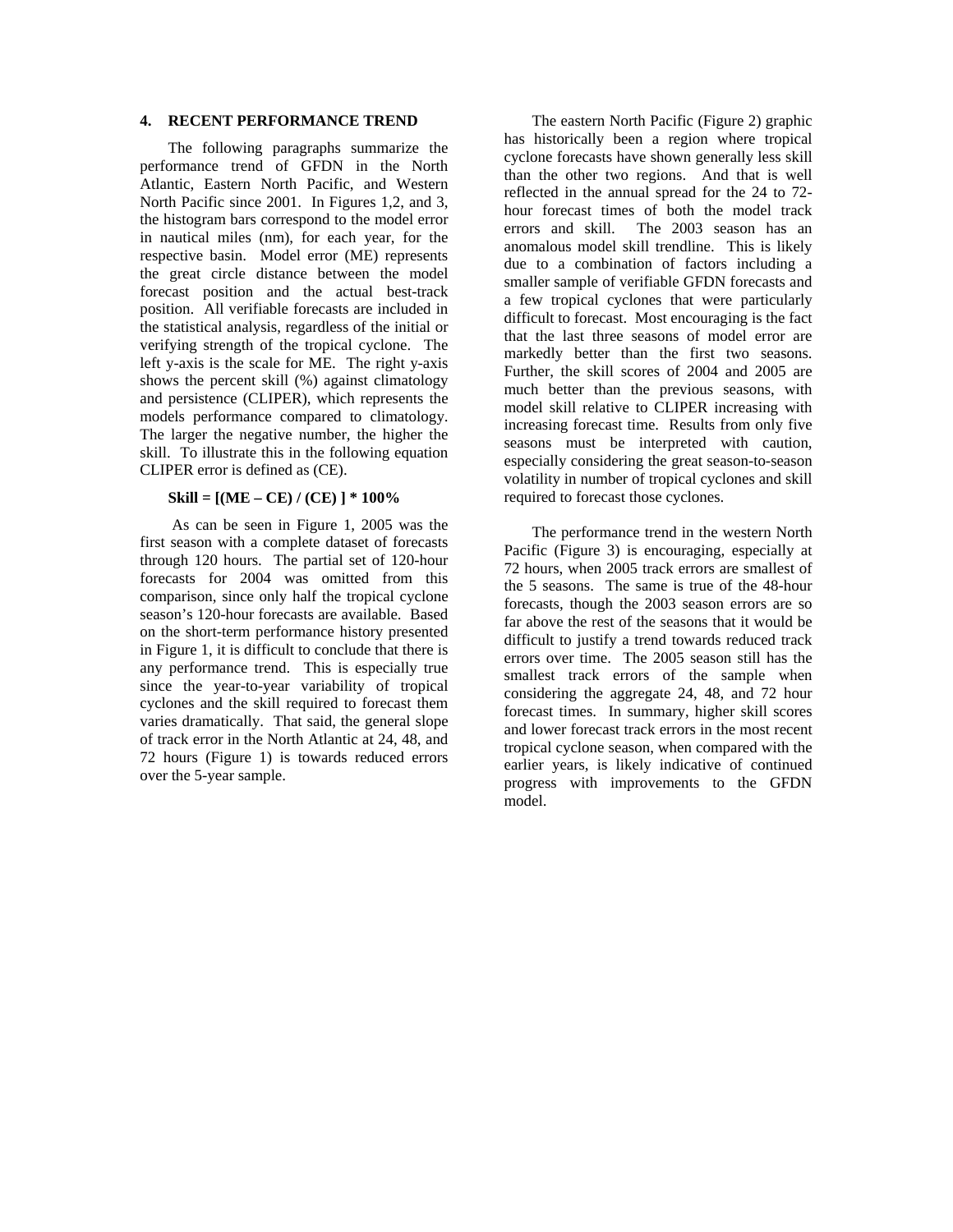

**Figure 1**. Model forecast track error histogram bars (left y-axis), and the model skill trendlines (right y-axis, %), both as a function of forecast time (hours), for the western North Atlantic basin. Smaller forecast track errors and larger negative skill scores equate to greater model skill.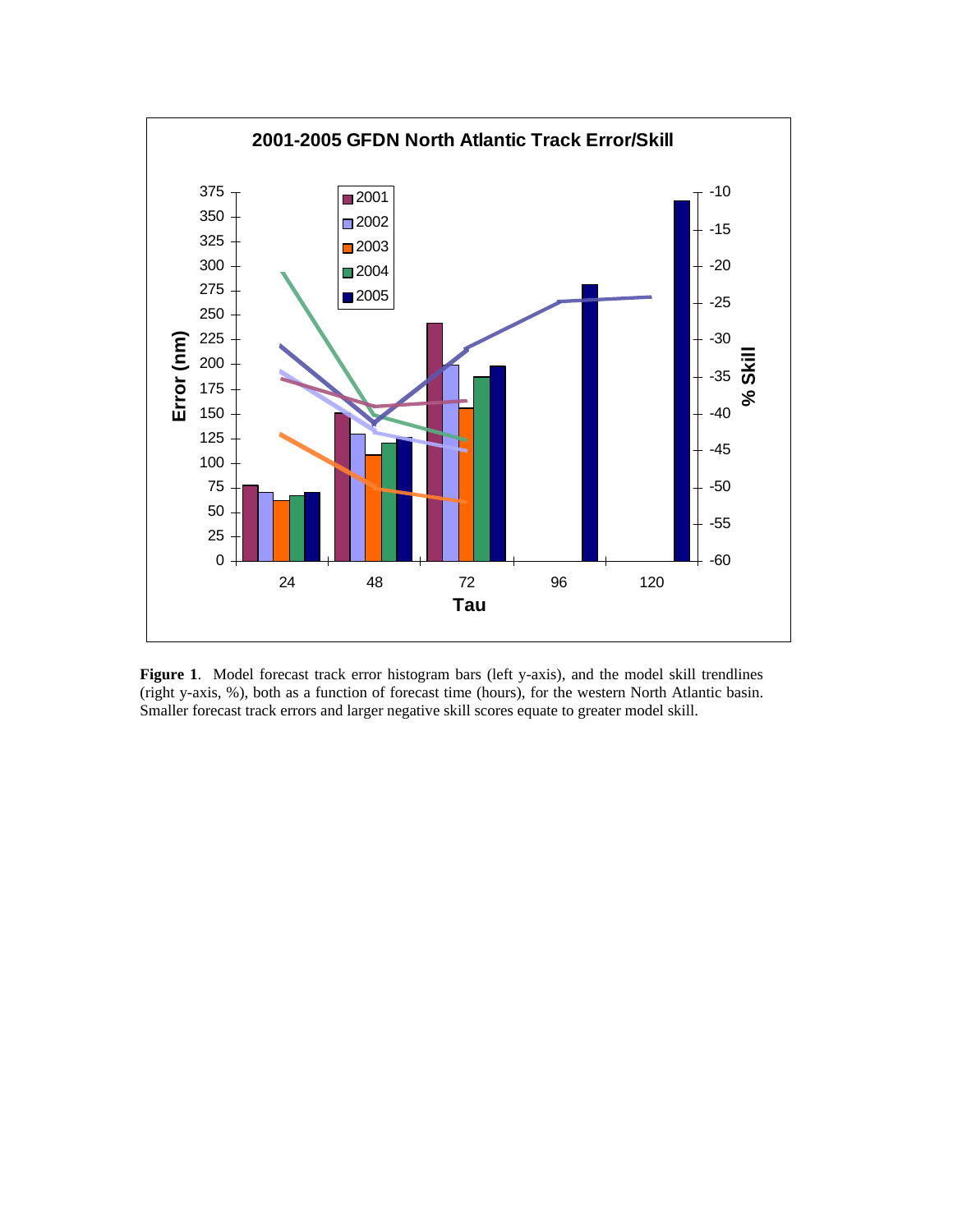

Figure 2. Model forecast track error histogram bars (left y-axis) and the model skill trendlines (right y-axis, %), both as a function of forecast time (hours), for the eastern North Pacific basin. Smaller forecast track errors and larger negative skill scores equate to greater model skill.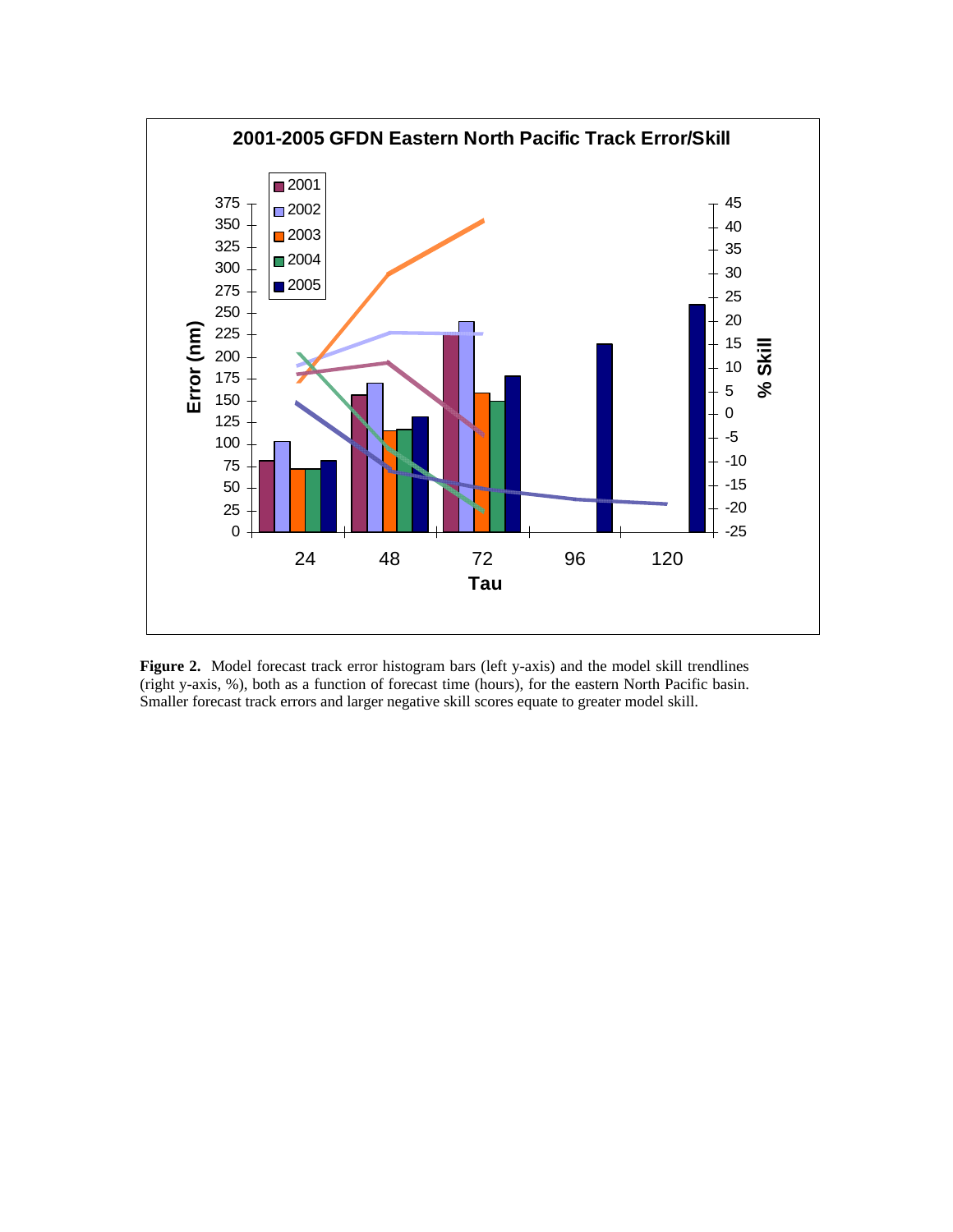

Figure 3. Model forecast track error histogram bars (left y-axis) and the model skill trendlines (right yaxis, %), both as a function of forecast time (hours), for the western North Pacific basin. Smaller forecast track errors and larger negative skill scores equate to greater model skill.